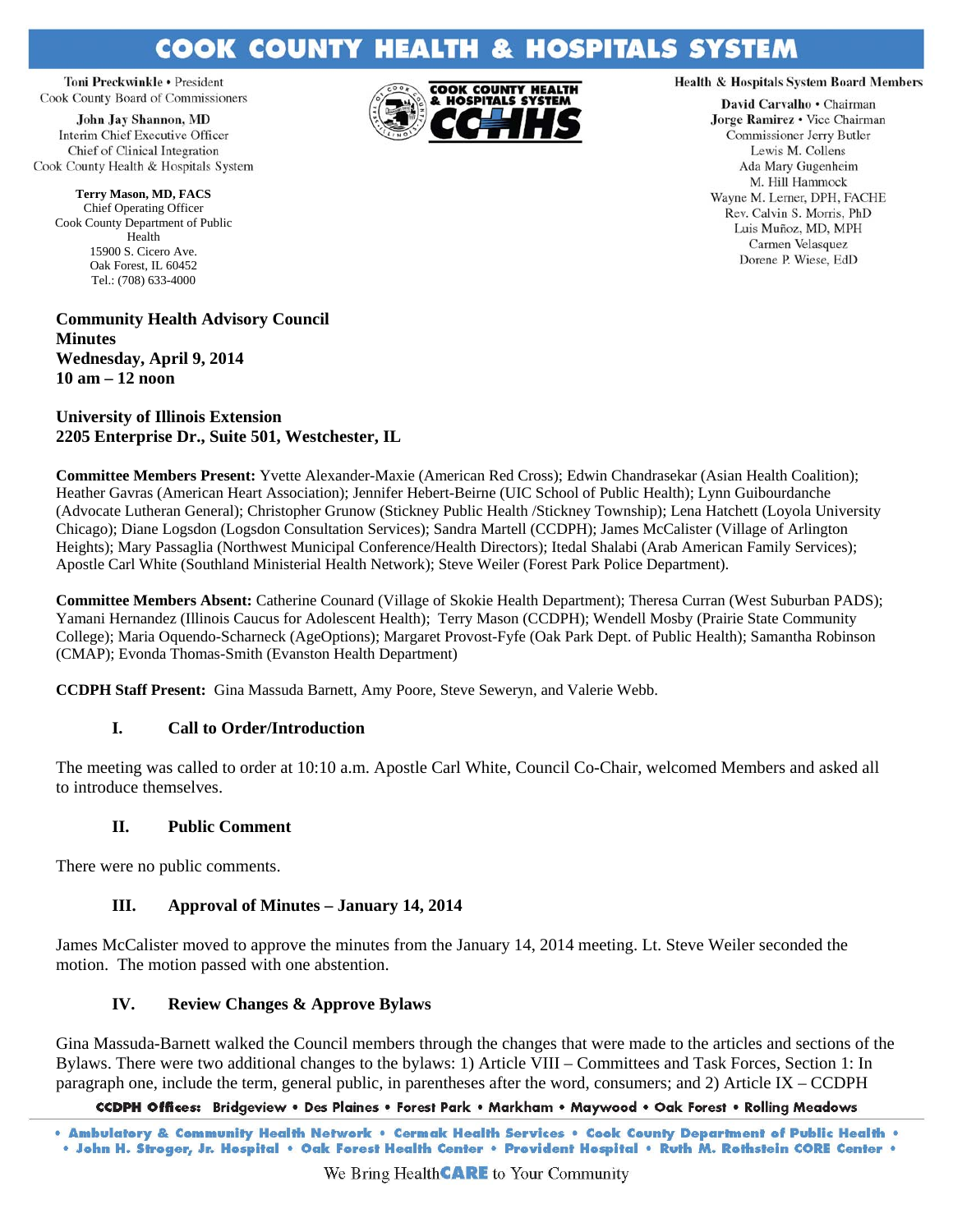Staff Support, Section 2: Include committee members that are non-members of the CHAC, as well as the community health improvement plan. Diane Logsdon made a motion to approve the bylaws as amended and contingent on additional changes discussed. Itedal Shalabi seconded the motion. The motion was carried.

## **V. Present Proposed WePLAN 2020 Process and Discuss and Approve CHAC Engagement in Informing the Process**

Valerie Webb of CCDPH first provided an update on CCDPH's accreditation status, informing the Council that CCDPH received accreditation by the. Public Health Accreditation Board. Sandra Martell of CCDPH then reviewed the 2015 CCDPH Strategic Plan, highlighting the goals and strategic initiatives. Steve Seweryn of CCDPH then led a focused conversation related to WePLAN with Council Members.

- What comes to mind when you think about WePLAN?
	- $\checkmark$  Community Health
	- $\checkmark$  Collaborate/Coordination
	- $\checkmark$  Inclusiveness
	- $\checkmark$  Whole Community-broadened definition of health
	- $\checkmark$  Complete Partnership
	- $\checkmark$  Grassroots/Comprehensive
	- $\checkmark$  Commitment
	- $\checkmark$  Teamwork
	- $\checkmark$  National Standards
- $\checkmark$  Data
- $\checkmark$  Roadmap
- $\checkmark$  Partnership
- $\checkmark$  Challenging
- $\checkmark$  Change
- $\checkmark$  Disconnect (what is result of participation)
- $\checkmark$  Did not know how to use data
- $\checkmark$  Disparities
- $\checkmark$  Engagement

- What is striking about WePLAN?
	- $\checkmark$  Applicability translation and application
	- $\checkmark$  Inclusiveness how do we make it applicable to "all populations" (e.g. immigrant population)
	- $\checkmark$  Reflective of SCC community health, community needs
	- $\checkmark$  Define "we"
	- $\checkmark$  Literacy translation of this
	- $\checkmark$  Document what docs PH mean
	- $\checkmark$  Health insurers, at table think of broaden partnerships
- How can we work to encourage community partners to align with, incorporate or become engaged effectively in the development and implementation of the health improvement plan for suburban Cook County?
	- $\checkmark$  Multi-faceted approaches
	- $\checkmark$  Communication and education e.g., youth violence so broad
	- $\checkmark$  Messaging campaign throughout process changing way that people think and talk about health and wellness
	- $\checkmark$  Training (e.g., how do we use data)
	- $\checkmark$  Apply CBPR approaches train in collecting data, using stories as data, for example
- How does the CHAC see itself guiding/ participating in the WePLAN process?
	- $\checkmark$  Provide oversight/accountability for CCDPH
	- $\checkmark$  Give advice/guidance
	- $\checkmark$  Need to acknowledge CHAC meets only 4 x's a year
	- $\checkmark$  Have liaison based on expertise

CCDPH Offices: Bridgeview . Des Plaines . Forest Park . Markham . Maywood . Oak Forest . Rolling Meadows

. Ambulatory & Community Health Network . Cermak Health Services . Cook County Department of Public Health . . John H. Stroger, Jr. Hospital • Oak Forest Health Center • Provident Hospital • Ruth M. Rothstein CORE Center •